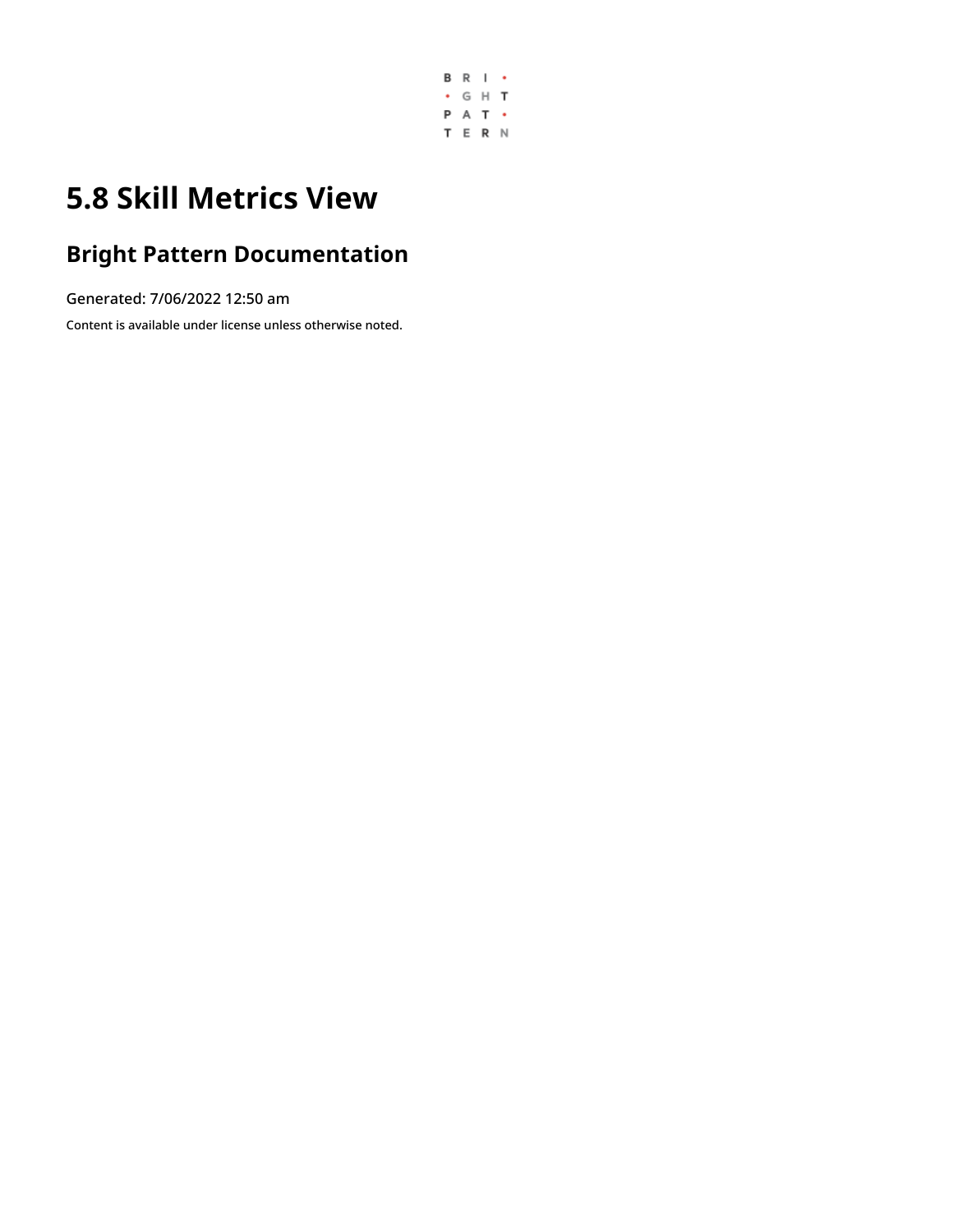#### **Table of Contents**

<span id="page-1-0"></span>

| <b>Table of Contents</b>     |  |
|------------------------------|--|
| <b>List of Skill Metrics</b> |  |
| <b>Skill Metrics</b>         |  |
| <b>IN Active</b>             |  |
| <b>IN Max Wait</b>           |  |
| <b>IN Waiting</b>            |  |
| _ogged                       |  |
| Ready                        |  |
|                              |  |